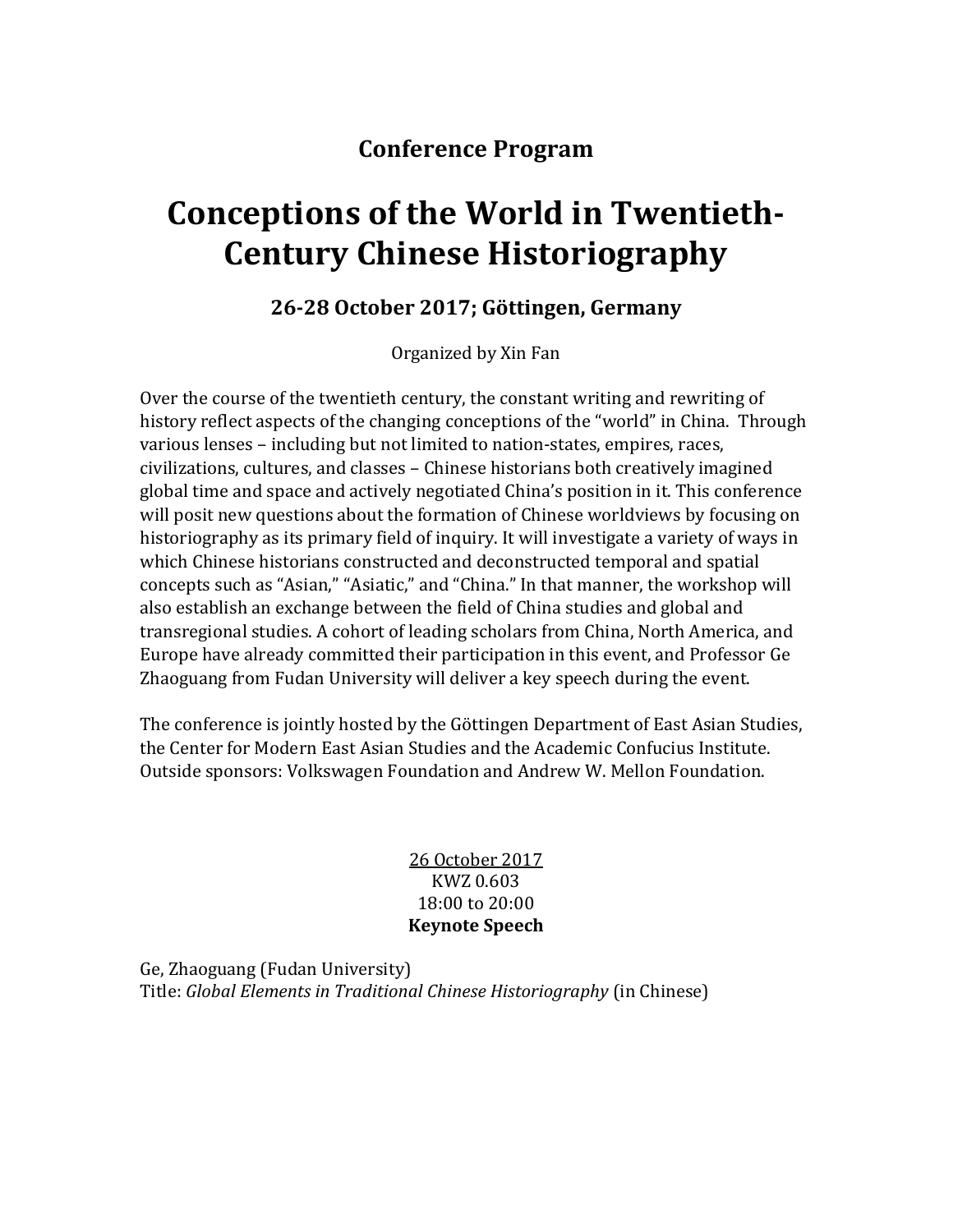#### 27 October 2017 Historische Sternwarte Geismar Landstr. 11, 37083 Göttingen

9:00 to 9:15: Opening Remarks, Fan Xin & Dominic Sachsenmaier

#### 9:15 to 11:15 Panel I

**Making Sense of China and the World During the Early 20th Century** Chair: Sabine Dabringhaus (Freiburg)

Hon, Tze-ki (The City University of Hong Kong) Title: *Locating China in the World: Newspapers and Textbooks in Late Qing Period*

Schneider, Julia (Göttingen University) Title: *Writing a General History of China (*Zhongguo tongshi*): Thinking about Ethnicity in Early Nationalist Historiography*

Stapleton, Kristin (University at Buffalo) Title: *Popular History from the Pope of Thick-Black Studies*

11.15-11.45 Coffee Break

#### 11:45 to 13:00 Panel 2

## **Problems of Regionalism, Universalism and Localism**

Chair: Xin Fan (SUNY Fredonia; Global Fellow)

Han, Xiaorong (Hong Kong Polytechnic University) Title: *Southeast Asia in Twentieth Century Chinese Historiography*

Schneider, Axel (Göttingen University) Title: *Universal progress and particular history: Chinese engagement with concepts of universal history*

### 13:00 to 14:15 Lunch Break

#### 14:15– 16:00: Panel 3 **Chinese World Historical Outlooks and Marxism**

Chair: TBA

Fan, Xin (SUNY Fredonia; Global Fellow) Title: *The Forced Analogy: Marxism, Historiography, and the Chinese Worldview*

Liu, Xiaoyuan (University of Virginia) Title: *The Chinese Communist Understanding of the World through Tibet Worldview in the 1950s*